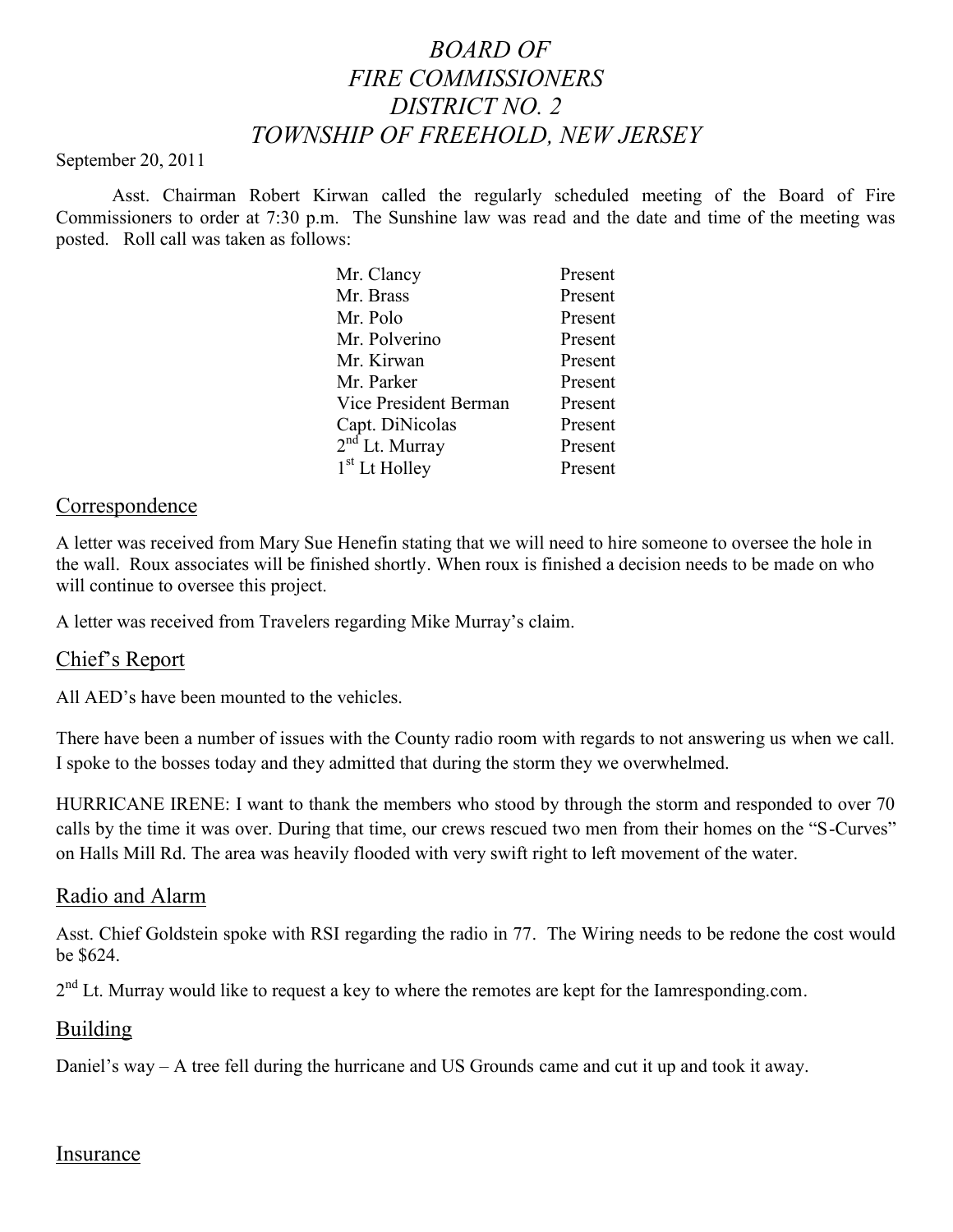The new upgrade on the workman's comp. is in effect.

# **Maintenance**

16-2-77 has a loose mirror and the driver's headset isn't charging.

16-2-85 now has a floor mounted "step switch" for the federal siren.

16-2-86 –will go to Monmouth Truck to have the lift gate and plow package installed and then back to Aigens for the signing.

The chainsaw for 90 has been serviced the gas powered hail pump needs to be picked up from Greenblade.

# New Business

The gas pumps were down in Freehold Twsp. The County garage on center street was working and able to supply us with gas Mr. Polo would like to have the boards permission to set up an account with them.

Fema money may be available for the hurricane response. The Duns # for the board of commissioners is 008758711 Mr. Polo and Mr. Brass are the people to contact.

The grant was submitted this morning. The board would like a resolution drawn up to outline the authorities of the chief and the commissioners Mr. Kirwan entertained a motion Mr. Polo made the motion and Mr. Polverino 2<sup>nd</sup> it role was called and the resolution will be done by Mr. Parker.

Mr. Stankowicz will be at the workshop meeting in October.

# Old Business

Nothing at this time.

Treasurer's Report

| <b>Freehold Savings Bank</b> |                        |                |
|------------------------------|------------------------|----------------|
|                              | Checking               | 611.13         |
|                              | Money Market           | 800,430.85     |
|                              | CD                     | 721,741.91     |
| Total assets:                |                        | \$1,522,783.89 |
| September Bills              |                        |                |
| 8054                         | JCP & L                | 460.00         |
| 8055                         | NJ Natural Gas         | 61.65          |
| 8056                         | Verizon Wireless       | 804.76         |
| 8057                         | Verizon                | 418.36         |
| 8058                         | Cablevision            | 224.70         |
| 8059                         | Motorola               | 100.80         |
| 8060                         | <b>Bryce Auto</b>      | 26.70          |
| 8061                         | Norkus Enterprises     | 50.16          |
| 8062                         | Nick Palumbo           | 164.14         |
| 8063                         | <b>Dunkin Donuts</b>   | 57.97          |
| 8064                         | E. Freehold Fire Co.   | 63.39          |
| 8065                         | Fire & Safety          | 13,319.45      |
| 8066                         | Ocean Security Systems | 747.50         |
| 8067                         | Clayton Block          | 4,381.12       |
| 8068                         | E. Freehold Fire Co.   | 18,750.00      |